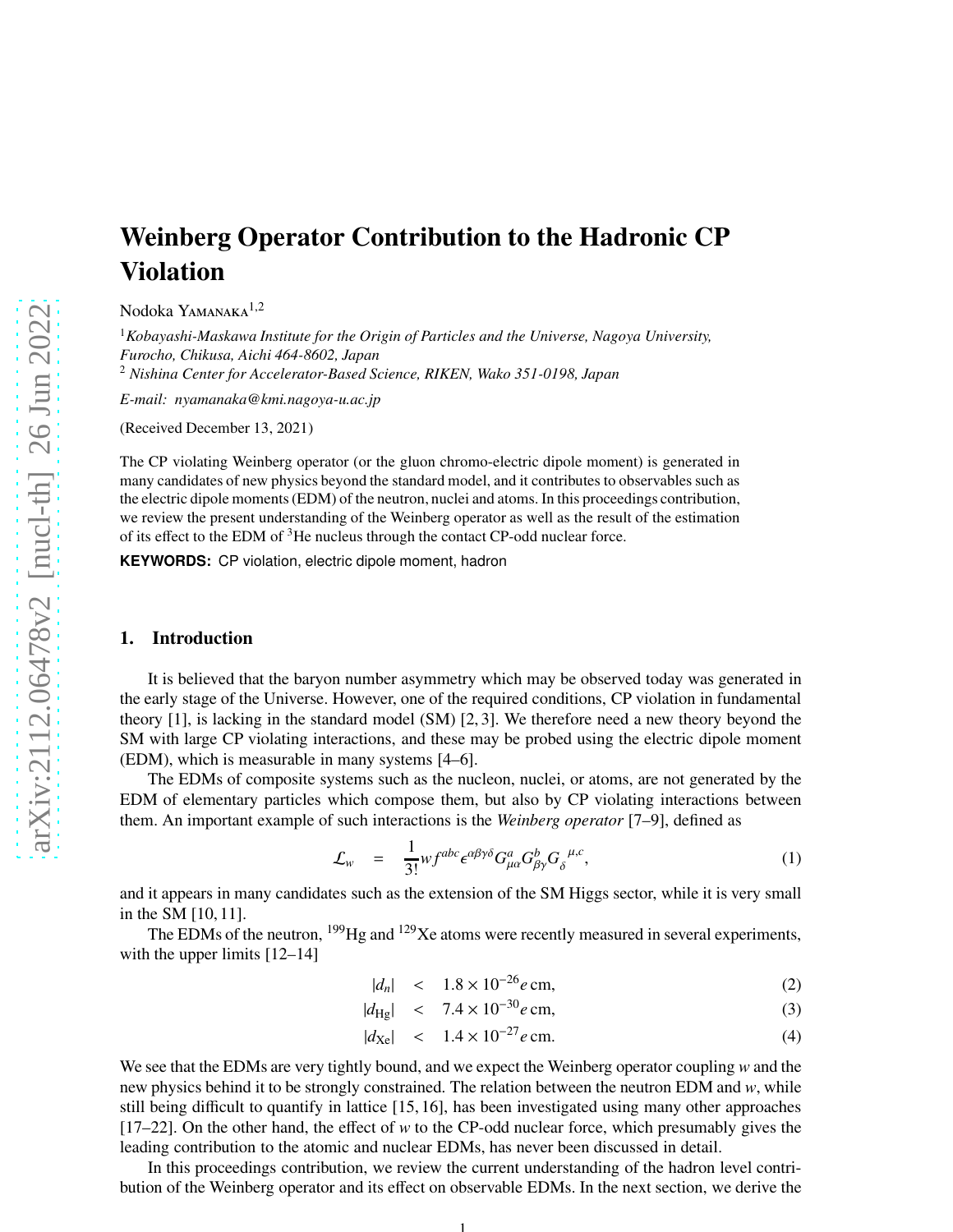

Fig. 1. Schematic picture of the nucleon EDM generated by chiral rotation (a) and by the irreducible process (b).

hadron level effective field theory of the Weinberg operator including the nucleon EDM. In section 3, we estimate the contribution of the contact CP-odd nuclear force generated by the Weinberg operator in the EDM of  $3$ He nucleus. The final section is devoted to the summary.

### 2. Hadron level effective field theory of the Weinberg operator

In the lowest order of hadron effective field theory, the nucleon EDM has two leading contributions, namely the chiral rotation of the nucleon anomalous magnetic moment  $(g-2)$  [Fig. 1 (a)], and the irreducible (contact) diagram [Fig. 1 (b)] [8, 9]. In recent work, it was claimed that the first one gives the dominant contribution [17, 18]. Indeed, by redefining the nucleon mass Lagrangian as

$$
-m_N\bar{N}N - m_{CP}\bar{N}i\gamma_5N \to -m_{N'}\bar{N}'N',\tag{5}
$$

the nucleon  $g-2 \mu_N$  outputs an EDM as

$$
\mu_N \bar{N} \sigma_{\mu\nu} F^{\mu\nu} N \to \mu_{N'} \bar{N}' \sigma_{\mu\nu} F^{\mu\nu} N' + d_{N'} \bar{N}' i \sigma_{\mu\nu} \gamma_5 F^{\mu\nu} N'.
$$
 (6)

When  $m_{CP} \ll m_N$ , we have  $m_{N'} \approx m_N$ , and the nucleon EDM is

$$
d_{N'} \approx \frac{m_{CP}}{m_N} \mu_N. \tag{7}
$$

The CP-odd nucleon mass generated by the Weinberg operator has been calculated using QCD sum rules [17, 18]:

$$
m_{CP} = -\langle N | \mathcal{L}_w | N \rangle = -m_N w \frac{3g_s m_0^2}{32\pi^2} \ln \left( \frac{M^2}{\mu_{IR}^2} \right),\tag{8}
$$

with  $m_0^2 = (0.8 \pm 0.2) \text{ GeV}^2$ ,  $g_s = 2.13 \pm 0.03$ , and  $\frac{M}{\mu_R} = \sqrt{2}(1.5 \pm 0.5)$  [18]. The nucleon EDM induced by the chiral rotation is then

$$
d_N^{(a)}(w) \approx w \times \begin{cases} (25 \pm 13) e \text{ MeV} & (N = n) \\ (-23 \pm 12) e \text{ MeV} & (N = p) \end{cases} . \tag{9}
$$

The above result, however, does not contain the irreducible nucleon EDM [see Fig. 1 (b)]. This contribution may actually be calculated in the nonrelativistic quark model using the Gaussian expansion method [23] by using the same techniques as those in the evaluation of the nuclear EDM [24–30]. The result is [20]

$$
d_N^{(b)}(w) = w \times \begin{cases} -(4-5) e \text{ MeV} & (N = n) \\ (4-5) e \text{ MeV} & (N = p) \end{cases}
$$
 (10)

We see that the irreducible contribution is smaller than that generated by the chiral rotation, which confirms the assumption made in earlier works. By combining both results, we have

$$
d_N(w) = w \times \begin{cases} (20 \pm 12) e \text{ MeV} & (N = n) \\ -(18 \pm 11) e \text{ MeV} & (N = p) \end{cases},
$$
 (11)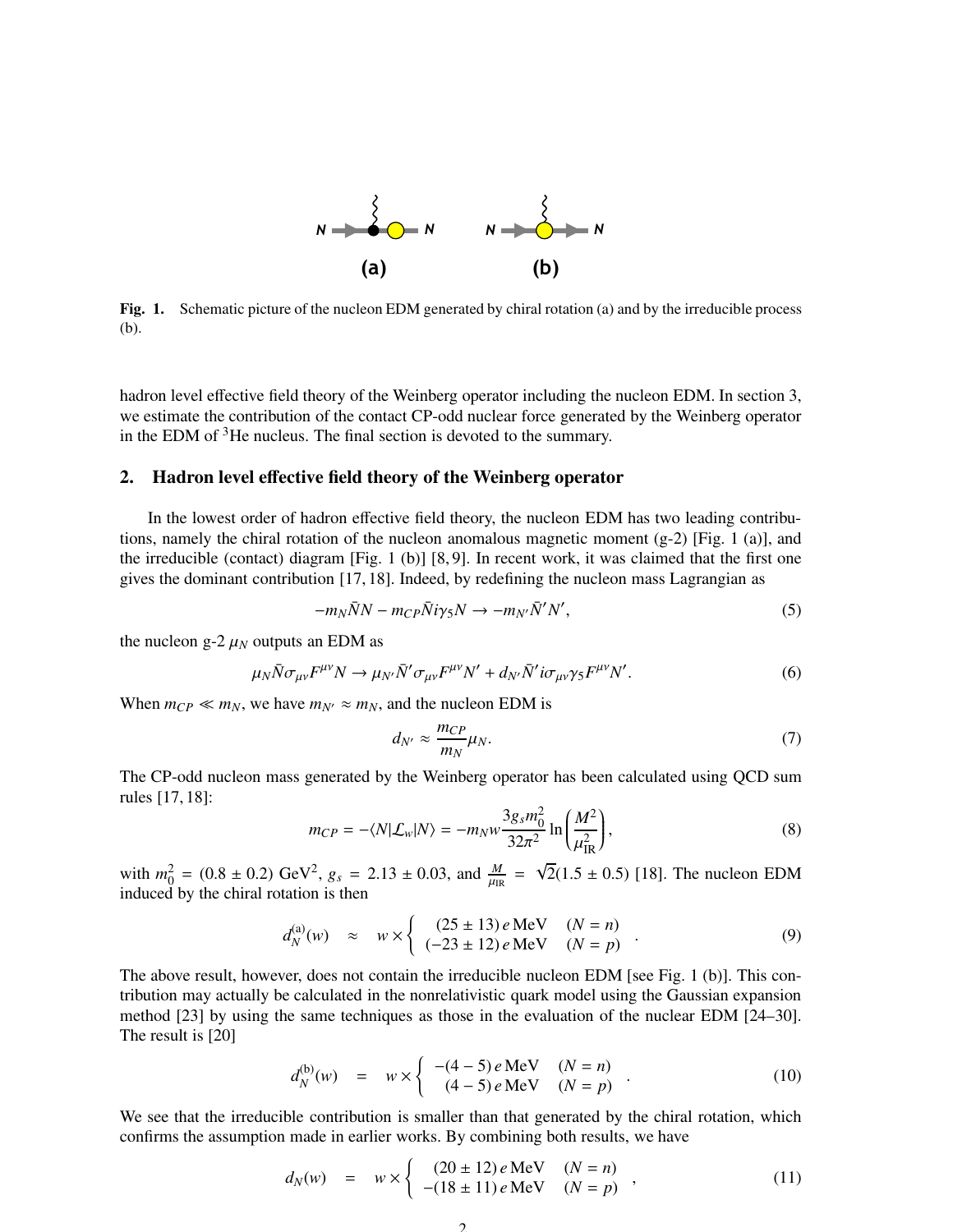where the theoretical uncertainty was estimated by assuming that  $d_N^{(b)}$  $N^{(0)}(w)$  has an  $O(100\%)$  systematic error.

#### 3. Nuclear level CP violation

Let us now apply the same analysis to the CP-odd nuclear force. Since the Weinberg operator has no flavor dependence, it is in principle possible to match it with the isoscalar CP-odd nuclear force. We note however that the Weinberg operator does not contribute to the isoscalar one-pion exchange CP-odd nuclear force at the leading order of chiral perturbation [28, 31]. This is because the isoscalar CP-odd pion-nucleon interaction

$$
\mathcal{L}_{\pi NN}^{(0)} = \bar{g}_{\pi NN}^{(0)} \sum_{a=1}^{3} \bar{N} \tau_a N \pi_a,
$$
\n(12)

is chiral symmetry breaking, while the Weinberg operator Lagrangian (1) is chiral symmetry conserving (purely gluonic). This implies that  $\bar{g}^{(0)}_{\pi NN}$  generated by *w* is at least suppressed by a factor of light quark mass. The leading contribution is then given by the CP-odd contact interaction

$$
\mathcal{L}_C = -\bar{C}_1 m_N \bar{N} N \bar{N} i\gamma_5 N - \bar{C}_2 m_N \sum_{a=1}^3 \bar{N} \tau_a N \bar{N} i\gamma_5 \tau_a N, \qquad (13)
$$

which has a chiral rotated part, calculable in a similar manner as the nucleon EDM, and an irreducible part (see Fig. 2). The nuclear force of Eq. (13) has a delta function-like shape in the coordinate space. By using the limiting formula of the Yukawa function  $\lim_{m\to\infty} m^2 e^{-mr}/4\pi r = \delta^{(3)}(\vec{r})$ , we can match Eq. (13) with the following vector meson exchange CP-odd nuclear force

$$
V_{CPVNN}(\vec{r}) = \frac{-1}{8\pi m_N} (\vec{\sigma}_1 - \vec{\sigma}_2) \cdot \left[ \bar{G}_{\rho}^{(0)} \sum_{a=1}^3 (\tau_{1a} \tau_{2a}) \vec{\nabla} \frac{e^{-m_\rho r}}{r} + \bar{G}_{\omega}^{(0)} \vec{\nabla} \frac{e^{-m_\omega r}}{r} \right],
$$
(14)

where  $\tau_i$  and  $\vec{\sigma}_i$  denote the isospin and spin of the *i*-th interacting nucleon, and  $\vec{r}$  is the relative coordinate between the two nucleons, directed to the nucleon 1 (the direction of  $\vec{\nabla}$  also follows this convention). The masses of the vector mesons are  $m_\rho$  = 770 MeV and  $m_\omega$  = 780 MeV, but they are not important in the derivation as long as they are considered to be heavy. The matching of the couplings is then

$$
\bar{G}_{\omega}^{(0)} \approx m_N m_{\omega}^2 \bar{C}_1,\tag{15}
$$

$$
\bar{G}_{\rho}^{(0)} \approx m_N m_{\rho}^2 \bar{C}_2. \tag{16}
$$

Since the light nuclei's EDMs were calculated using the CP-odd vector meson exchange potential (14) [24, 28, 32, 33], it is possible to derive the dependence of the EDMs of these nuclei on *w* if we know the relationship between the contact couplings  $\bar{C}_1$ ,  $\bar{C}_2$  and *w*. Here,  $\bar{C}_1$  and  $\bar{C}_2$  are derived from the Weinberg operator and the nucleon EDM is estimated by chirally rotating the CP-even contact nuclear force. The CP-even contact interaction

$$
V_{NN} = \frac{1}{2} C_S \bar{N} N \bar{N} N, \qquad (17)
$$

was fitted in the chiral perturbation theory with a cutoff around 1 GeV. From Ref. [34], we have  $C_S = -120.8 \text{ GeV}^{-2}$ , while Refs. [35, 36] estimated  $|C_S| \approx 290 \text{ GeV}^{-2}$  from the deuteron binding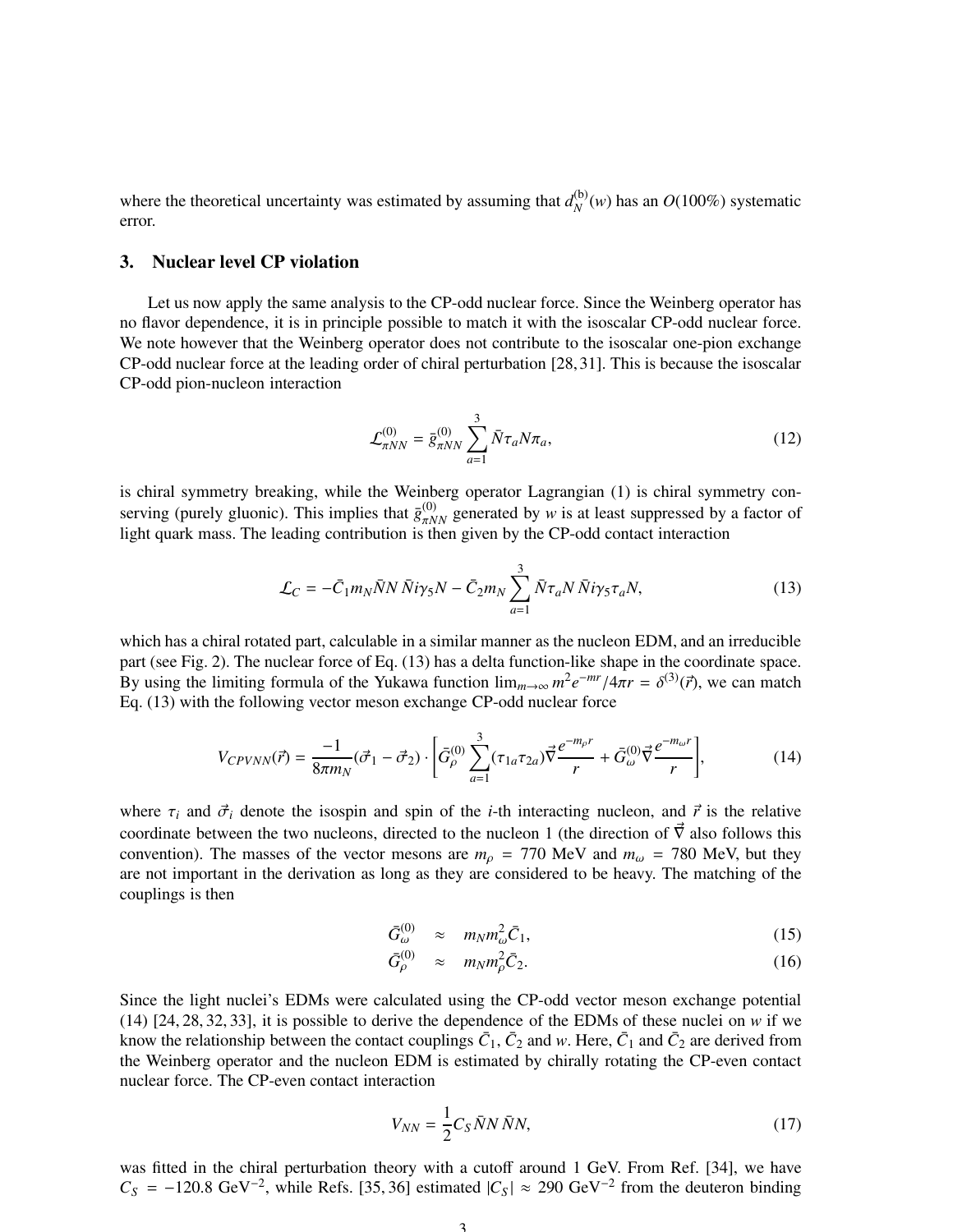

Fig. 2. Schematic picture of the CP-odd nuclear force generated by the chiral rotation (a) and by the irreducible process (b).

energy, where we assumed that  $C_S$  gives the dominant contribution. The chiral rotation of Eq. (17) simply yields

$$
m_N \bar{C}_1 = \frac{m_{CP}}{m_N} C_S = \frac{\bar{G}_{\omega}^{(0)}}{m_{\omega}^2}.
$$
\n(18)

Let us give a concrete value for the EDM of  $3$ He nucleus generated by the Weinberg operator via the CP-odd nuclear force. The nuclear level calculation of the direct contribution of  $\bar{C}_1$  was performed in chiral perturbation theory [37], giving

$$
d_{\text{He}}[\bar{C}_1(w)] = (0.04 \pm 0.02)\bar{C}_1(w)e \,\text{fm}^{-2} = (25 \pm 12)w \, e \,\text{MeV},\tag{19}
$$

while we have in the vector meson exchange model [24, 28, 32, 33]

$$
d_{\text{He}}[\bar{G}_{\omega}^{(0)}(w)] = [2 - 8] \times 10^{-4} \bar{G}_{\omega}^{(0)}(w)e \,\text{fm} = [2 - 7]w \, e \,\text{MeV},\tag{20}
$$

where the range denotes the systematic uncertainty due to the choice of the realistic CP-even nuclear force. Here we used *C<sup>S</sup>* of Ref. [34], but we have not considered the uncertainty related to the fit. We should consider the difference between the numbers in Eqs. (19) and (20) as the systematic uncertainty of nuclear physics.

On the other hand, the intrinsic nucleon EDM contribution to  ${}^{3}$ He EDM is

$$
d_{\text{He}}[d_N(w)] = -0.04 \, d_p(w) + 0.9 \, d_n(w) = (19 \pm 11) w \, e \, \text{MeV},\tag{21}
$$

where we used the values of Eq. (11). We see that the contribution from the contact CP-odd nuclear force (13) and that of the intrinsic nucleon EDM are comparable. Here we have neglected the effect of the irreducible diagram [Fig. 2 (b)], but we anticipate that it is not sizable according to the analysis of the nucleon EDM.

## 4. Summary

In this proceedings contribution, we discussed the nucleon and nuclear EDMs generated by the Weinberg operator. Due to the chiral symmetry, the Weinberg operator does not generate the one-pion exchange CP-odd nuclear force, and the polarization is only induced by the contact interaction, with a contribution comparable to that of the valence nucleon, at least in the case of  ${}^{3}$ He.

In this analysis, we neglected the irreducible contribution to the CP-odd nuclear force, but this has to be evaluated in the future to confirm whether its effect is really small or not. We expect that we can also calculate the quark model as in the case of the nucleon EDM. We also note that large nuclear EDM and the Schiff moment [38] may be generated by the Weinberg operator if the long range pionexchange nuclear force is induced by the vacuum alignment mechanism. These evaluations are left for future research.